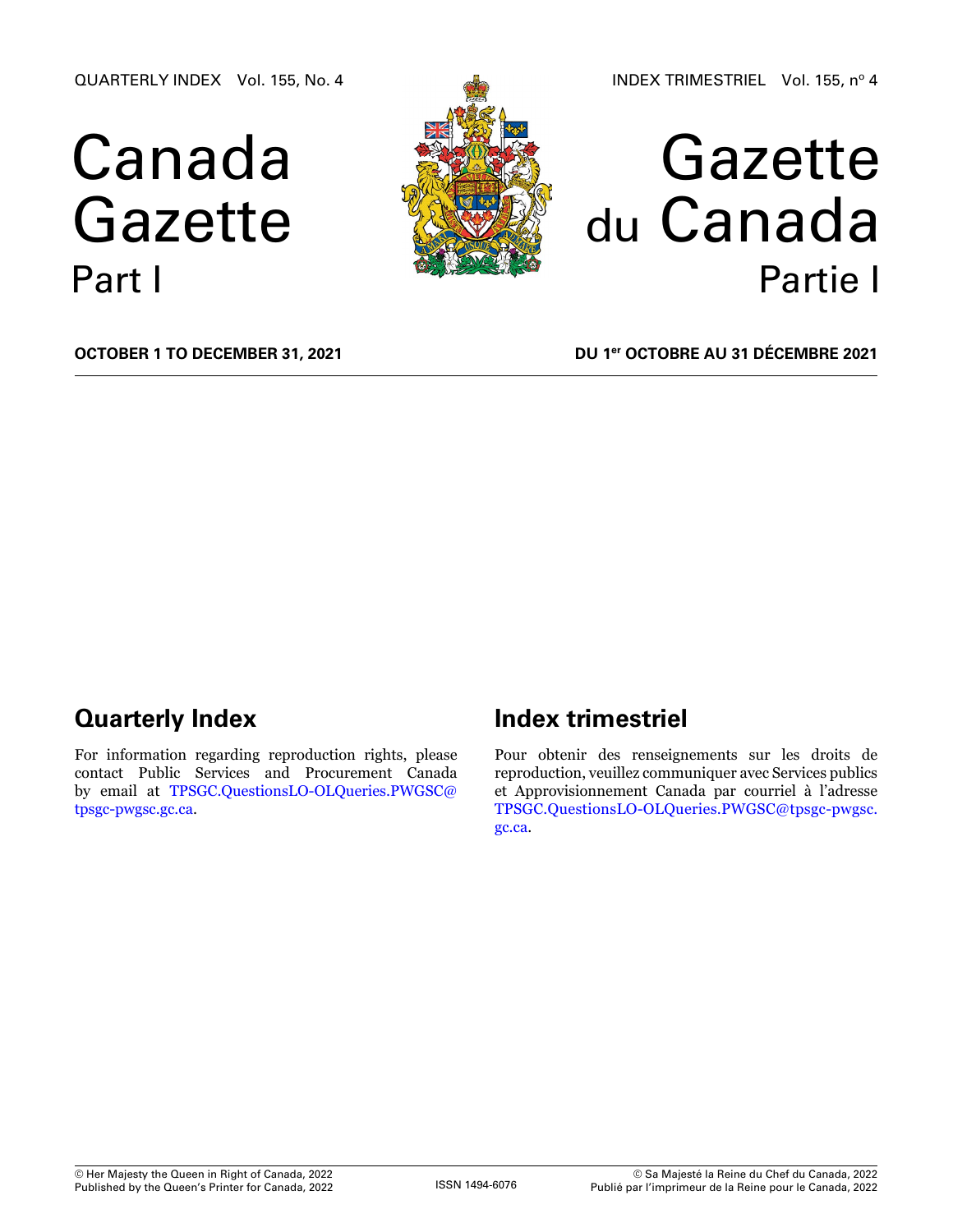## **TABLE OF CONTENTS**

Vol. 155, No. 4

## **[Commissions](#page-2-0)**

| Canadian Radio-television and |  |
|-------------------------------|--|
|                               |  |
|                               |  |
|                               |  |
|                               |  |
|                               |  |
|                               |  |
|                               |  |

|--|--|

## **[Government notices](#page-3-0)**

| Employment and Social Development 3        |              |
|--------------------------------------------|--------------|
|                                            | 3            |
|                                            | $\mathbf{3}$ |
|                                            | 3            |
|                                            | 3            |
| Innovation, Science and Economic           |              |
|                                            |              |
|                                            |              |
| Public Safety and Emergency                |              |
|                                            |              |
| Superintendent of Financial Institutions 4 |              |
|                                            |              |
|                                            |              |
|                                            |              |
|                                            |              |
|                                            |              |
|                                            |              |
|                                            |              |
|                                            |              |
|                                            |              |
|                                            |              |
|                                            |              |

## **TABLE DES MATIÈRES**

Vol. 155, nº 4

## **[Commissions](#page-9-0)**

| Agence des services frontaliers du Canada | 8   |
|-------------------------------------------|-----|
|                                           | 8   |
|                                           | 8   |
| Commission de la fonction publique        | 8   |
| Commission mixte internationale           | 9   |
| Conseil de la radiodiffusion et des       |     |
| télécommunications canadiennes            | - 9 |
|                                           | - 9 |
| Régie de l'énergie du Canada              | 9   |
| Tribunal canadien du commerce extérieur   | 9   |
|                                           |     |
| Résidence du gouverneur général  11       |     |
| Avis du gouvernement                      |     |
|                                           |     |

|                                              | -6  |
|----------------------------------------------|-----|
|                                              | - 6 |
|                                              | 6   |
|                                              | 6   |
|                                              | -6  |
|                                              | - 7 |
|                                              | - 7 |
| Innovation, Sciences et Développement        |     |
|                                              | 7   |
|                                              | 7   |
| Sécurité publique et Protection civile       | -8  |
| Surintendant des institutions financières  8 |     |
|                                              |     |
|                                              |     |
|                                              |     |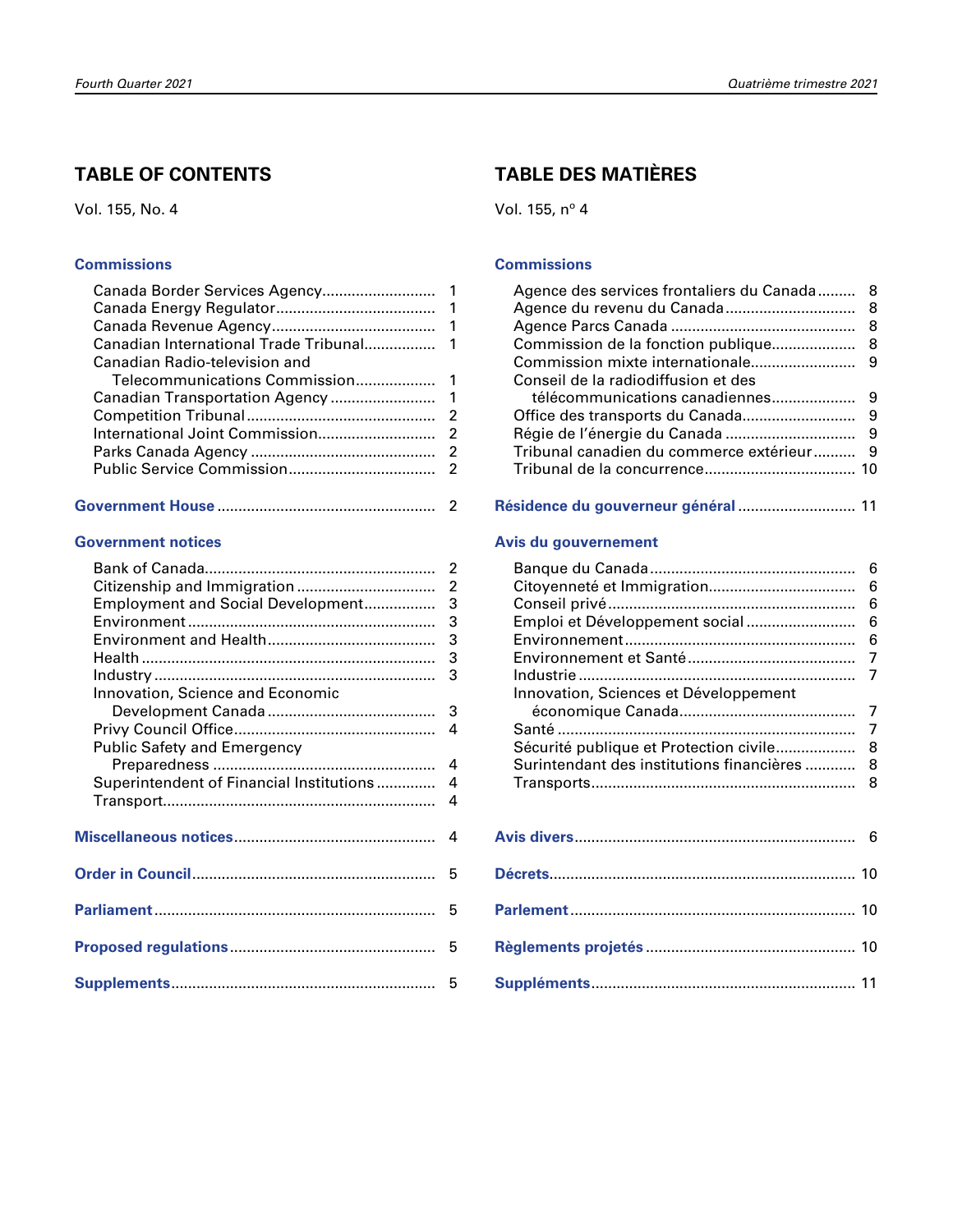## **INDEX**

<span id="page-2-0"></span>This Quarterly Index of the *Canada Gazette* covers issues 40 to 52. For reference purposes, the date and page numbers of these issues are set out below.

| Volume | Number Date |             | Pages        |
|--------|-------------|-------------|--------------|
| 155    | 40          | October 2   | 5061 to 5083 |
| 155    | 41          | October 9   | 5084 to 5125 |
| 155    | 42          | October 16  | 5126 to 5167 |
| 155    | 43          | October 23  | 5168 to 5193 |
| 155    | 44          | October 30  | 5194 to 5241 |
| 155    | 45          | November 6  | 5242 to 5276 |
| 155    | 46          | November 13 | 5277 to 5374 |
| 155    | 47          | November 20 | 5375 to 5395 |
| 155    | 48          | November 27 | 5396 to 5458 |
| 155    | 49          | December 4  | 5459 to 5665 |
| 155    | 50          | December 11 | 5666 to 5842 |
| 155    | 51          | December 18 | 5843 to 6061 |
| 155    | 52          | December 25 | 6062 to 6286 |

## **COMMISSIONS**

## **Canada Border Services Agency**

| Special Import Measures Act               |      |
|-------------------------------------------|------|
| Certain oil country tubular goods -       |      |
|                                           | 5105 |
|                                           |      |
| Oil country tubular goods -               |      |
| 5105, 5262                                |      |
| Small power transformers - Decisions 5483 |      |
| Conado Engran Dagulator                   |      |

## **Canada Energy Regulator**

| Applications to export electricity to the |      |
|-------------------------------------------|------|
| <b>United States</b>                      |      |
| Evolugen Energy Marketing Inc.            | 5218 |
|                                           | 5219 |
| Tidal Energy Marketing (U.S.) L.L.C.      | 5221 |
| Applications to export electricity to the |      |
| United States as a border accommodation   |      |
| Canadian Transit Company (The)            | 5222 |
| New Brunswick Energy Marketing            |      |
|                                           |      |

## **Canada Revenue Agency**

| Income Tax Act                                 |      |
|------------------------------------------------|------|
| Revocation of registration of a charity        |      |
|                                                | 5990 |
| Revocation of registration of charities  5067, |      |
| 5263, 5381, 5485, 5767                         |      |
|                                                |      |

## **Canadian International Trade Tribunal**

## Appeals

| <b>Commencement of inquiries (E-registry Service</b> |      |
|------------------------------------------------------|------|
| pilot project)                                       |      |
|                                                      | 5225 |
| Oil country tubular goods 5271, 5383                 |      |
| Determinations                                       |      |
| ADP input-output and storage devices                 | 5227 |
| Instruments and laboratory equipment                 | 5769 |
|                                                      | 5107 |
| Oil country tubular goods                            | 5107 |
| Shipboard miscellaneous equipment -                  |      |
| repair, overhaul, modification and                   |      |
|                                                      | 6131 |
|                                                      | 5385 |
| Expiry of finding (E-registry Service pilot          |      |
| project)                                             |      |
|                                                      | 5228 |
| Expiry review of findings (E-registry Service        |      |
| pilot project)                                       |      |
|                                                      | 6131 |
| Welded large diameter carbon and alloy               |      |
|                                                      | 5108 |
| Expiry review of orders (E-registry Service pilot    |      |
| project)                                             |      |
|                                                      | 5385 |
| Finding                                              |      |
| Certain upholstered domestic seating                 | 5230 |
|                                                      |      |
| Inquiries                                            |      |
|                                                      | 5170 |
|                                                      | 5170 |
| Communications, photographic, mapping,               |      |
| printing and publication services                    | 5069 |
|                                                      | 5111 |
| Quality control, testing, inspection and             |      |
| technical representative services                    | 5231 |
| <b>Canadian Radio-television and</b>                 |      |
| <b>Telecommunications Commission</b>                 |      |
| Administrative decisions 5452, 5495,                 |      |
| 5991                                                 |      |
| Decisions<br>5112, 5146,                             |      |
| 5172, 5232, 5388, 5452, 5495, 5991                   |      |
| Notice to interested parties 5111, 5146,             |      |
| 5171, 5231, 5365, 5387, 5451, 5494, 5990             |      |
|                                                      |      |
|                                                      | 5366 |
|                                                      |      |
| 5232, 5451, 5495, 5990                               |      |
|                                                      |      |
| <b>Canadian Transportation Agency</b>                |      |
| <b>Canada Transportation Act</b>                     |      |

| Adjusted maximum amount of freight           |      |
|----------------------------------------------|------|
|                                              | 5453 |
| Regulated interswitching rates for 2021 5273 |      |
| Regulated interswitching rates for 2022 6134 |      |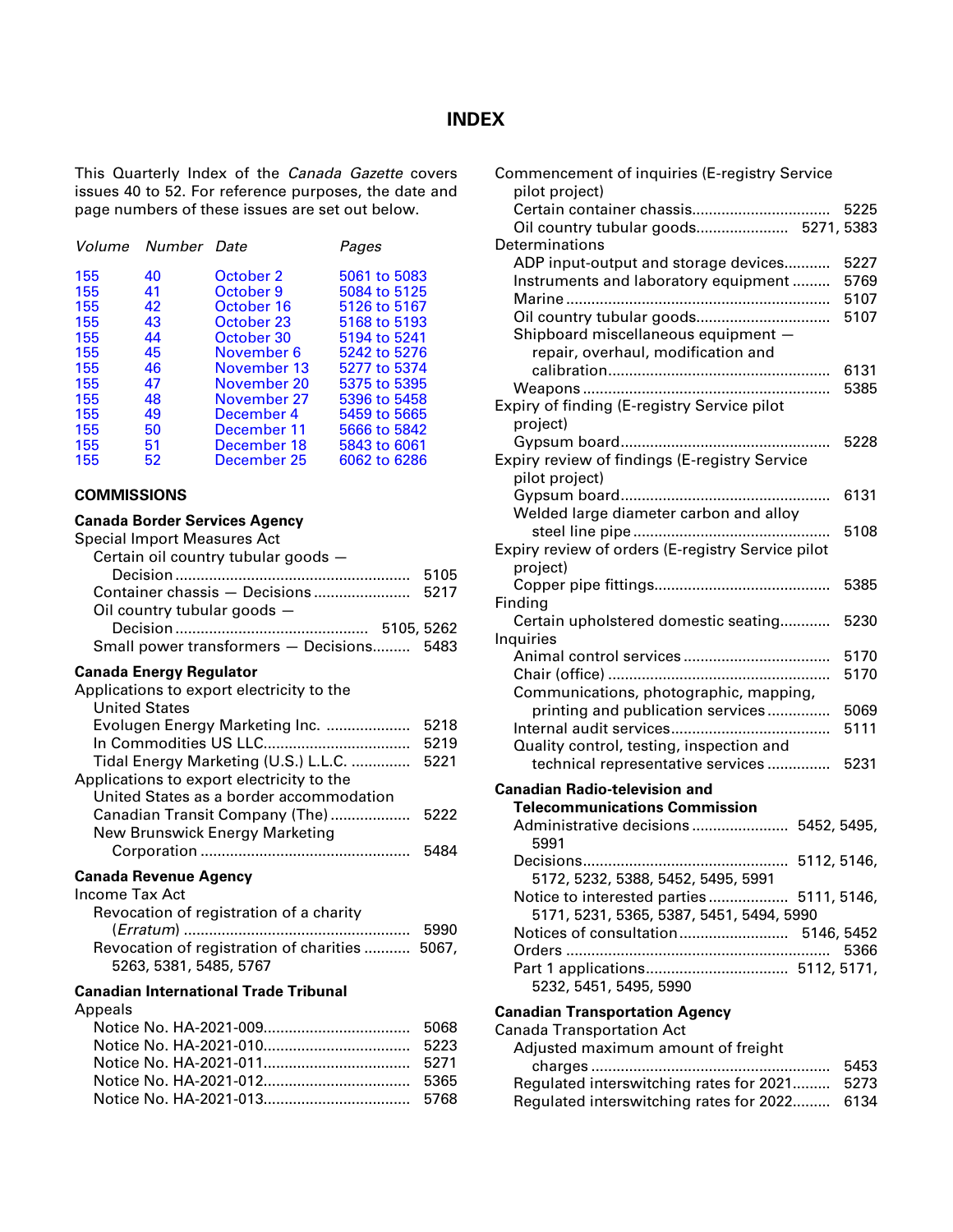<span id="page-3-0"></span>

| <b>Competition Tribunal</b><br><b>Competition Act</b>                                                                                                    | 5991         |
|----------------------------------------------------------------------------------------------------------------------------------------------------------|--------------|
| <b>International Joint Commission</b><br>Boundary Waters Treaty of 1909<br>Public hearing on ISRSB's report on<br>managing water supply and food control |              |
|                                                                                                                                                          | 5147         |
| <b>Parks Canada Agency</b><br><b>Species at Risk Act</b>                                                                                                 |              |
| Description of critical habitat of Black-tailed<br>Prairie Dog (Cynomys Iudovicianus) in<br>Grasslands National Park of Canada                           | 5232         |
| <b>Public Service Commission</b>                                                                                                                         |              |
| <b>Public Service Employment Act</b>                                                                                                                     |              |
| Permission and leave granted (Alexander,                                                                                                                 |              |
| Permission and leave granted (Felian,                                                                                                                    | 5453         |
| Permission and leave granted                                                                                                                             | 5366         |
| (Gnocchini-Messier, Simon)                                                                                                                               | 5367         |
| Permission and leave granted (Hall,                                                                                                                      |              |
|                                                                                                                                                          | 5367         |
| Permission and leave granted (Neill,                                                                                                                     |              |
| Permission and leave granted (Sutherland,                                                                                                                | 5368         |
|                                                                                                                                                          | 5368         |
| Permission granted (Blaylock, Monica)                                                                                                                    | 5454         |
| Permission granted (Bock, Jean-Manuel)                                                                                                                   | 5172         |
| Permission granted (Bois, Anik)                                                                                                                          | 5172         |
| Permission granted (Boisclair, Daniel)                                                                                                                   | 5454         |
| Permission granted (Bola, Makhan Singh                                                                                                                   |              |
|                                                                                                                                                          | 5173         |
| Permission granted (Bolduc, Hugues)<br>Permission granted (Bouchard, Alexandre)                                                                          | 5369<br>5388 |
| Permission granted (Bourassa, Mikhael)                                                                                                                   | 5173         |
| Permission granted (Brake, Mitch)                                                                                                                        | 5454         |
| Permission granted (Bushiri, Kikunda                                                                                                                     |              |
|                                                                                                                                                          | 5389         |
| Permission granted (Campin, Benjamin)                                                                                                                    | 5389         |
| Permission granted (Chafe, Robert John)                                                                                                                  | 5174         |
| Permission granted (Cherifi, Si El Hocine)                                                                                                               | 5369         |
| Permission granted (Clouâtre, Karine)<br>Permission granted (Cormier, Susan)                                                                             | 5455<br>5455 |
| Permission granted (Curteanu, Jocelyn                                                                                                                    |              |
|                                                                                                                                                          | 5174         |
| Permission granted (D'Amour, Nancy)                                                                                                                      | 5233         |
| Permission granted (Davis, Kirsten)                                                                                                                      | 5174         |
| Permission granted (De Bellefeuille,                                                                                                                     |              |
|                                                                                                                                                          | 5233         |
| Permission granted (Dearing, Della)                                                                                                                      | 6135         |
| Permission granted (Demoss, Della Ann)<br>Permission granted (Evans, Sarah Denise)                                                                       | 5175<br>5234 |
| Permission granted (Fahlman, Rachel)                                                                                                                     | 5234         |
| Permission granted (Ferland, Sylvain)                                                                                                                    | 5175         |
| Permission granted (Ferracuti, Stephanie)                                                                                                                | 5235         |
| Permission granted (Fortier, Jennie)                                                                                                                     | 5235         |

| Permission granted (Gagnon, Donald)       | 5389 |
|-------------------------------------------|------|
| Permission granted (Gagnon, Teresa)       | 5390 |
| Permission granted (Gariépy, Benoît)      | 5236 |
| Permission granted (Guilbeault, Julie)    | 5176 |
| Permission granted (Hogan, David)         | 5176 |
| Permission granted (Isabelle, Nicole)     | 5177 |
| Permission granted (Johnson, Michael)     | 6135 |
| Permission granted (Leduc, Marie-Andrée)  | 5177 |
| Permission granted (Louis-Seize, Marc)    | 5177 |
| Permission granted (Major, Anthony        |      |
|                                           | 5178 |
| Permission granted (Maltais, Derik)       | 5236 |
| Permission granted (Mongeau, Johanne)     | 5178 |
| Permission granted (Nadeau, Pierre)       | 5236 |
| Permission granted (Nelson, Duwanna)      | 5370 |
| Permission granted (Pelletier, Christine) | 5237 |
| Permission granted (Perreault, Cassandra) | 5390 |
| Permission granted (Perreault, Guylaine)  | 5179 |
| Permission granted (Richard, Didier)      | 5370 |
| Permission granted (Richard, Simon)       | 5179 |
| Permission granted (Robidoux, Marc)       | 6135 |
| Permission granted (Roy, Colette)         | 5180 |
| Permission granted (Roy-Tremblay,         |      |
|                                           | 5180 |
| Permission granted (Senghor,              |      |
|                                           | 5237 |
| Permission granted (Small, Lauren)        | 5180 |
| Permission granted (Tremblay, Tony)       | 5181 |
| Permission granted (Trottier, Stéphane)   | 5391 |
| Permission granted (Trudel, Jocelyn)      | 5456 |
| Permission granted (Wakeling, Tara)       | 5371 |
| Permission granted (Wheeler, Barry)       | 5371 |
| Permission granted (Wilson, Cybèle)       | 5371 |
|                                           |      |

## **GOVERNMENT HOUSE**

|                                                | 5195, 6063 |  |
|------------------------------------------------|------------|--|
| Canadian Heraldic Authority (The) -            |            |  |
| Grants, registrations and approvals 5667       |            |  |
| Order of Merit of the Police Forces (The) 5243 |            |  |
|                                                |            |  |

## **GOVERNMENT NOTICES**

## **Bank of Canada**

## **Statements**

| Statement of financial position as at |  |
|---------------------------------------|--|
|                                       |  |
|                                       |  |
|                                       |  |

# **Citizenship and Immigration, Dept. of**

| Immigration and Refugee Protection Act       |  |
|----------------------------------------------|--|
| Ministerial Instructions with respect to the |  |
| processing of applications for a             |  |
| permanent resident visa made by parents      |  |
| or grandparents of a sponsor as members      |  |
| of the family class and the processing of    |  |
| sponsorship applications made in relation    |  |
|                                              |  |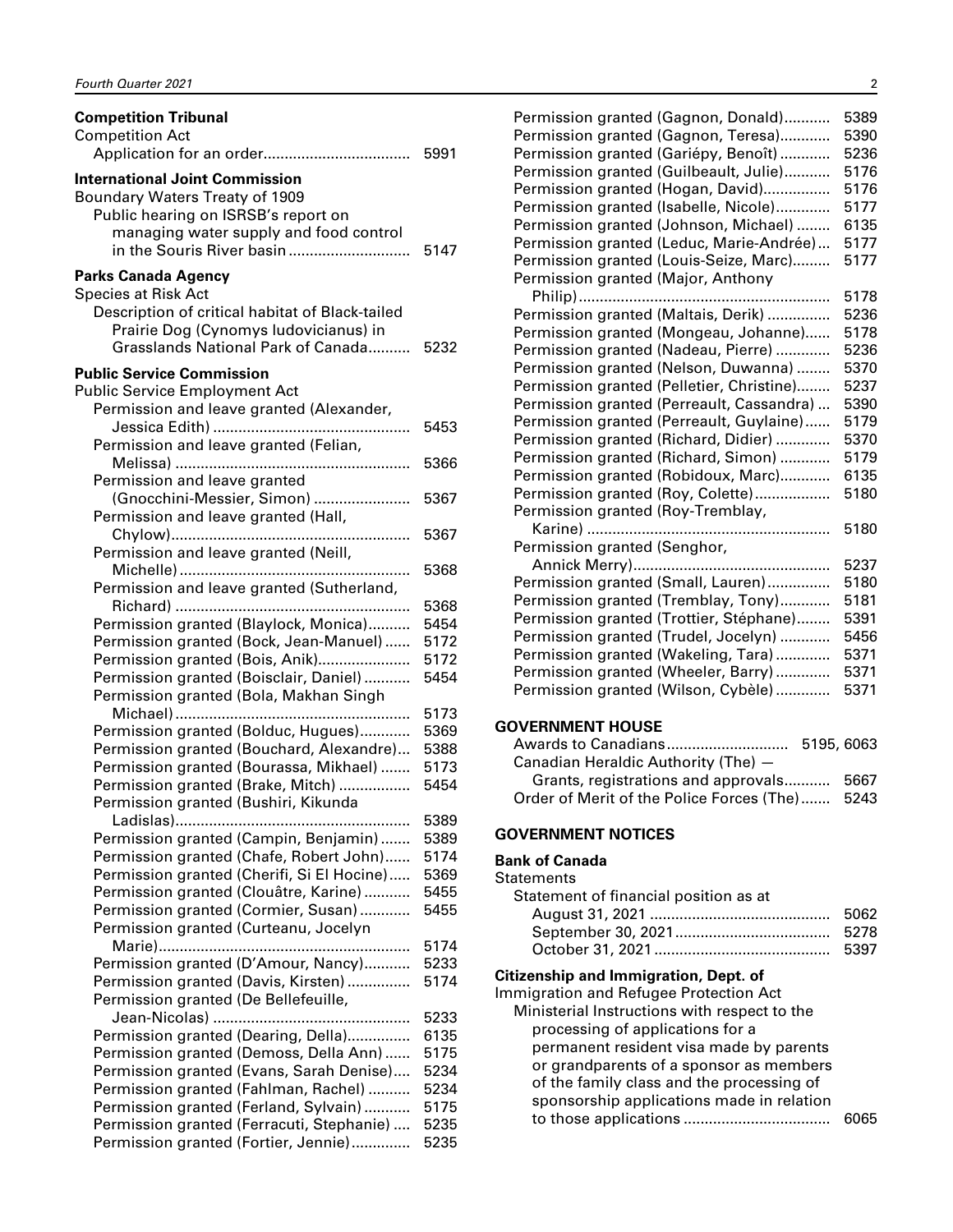| <b>Employment and Social Development, Dept. of</b><br><b>Employment Insurance Act and Employment</b><br><b>Insurance Regulations</b>                                                                                                                                                                                |              |
|---------------------------------------------------------------------------------------------------------------------------------------------------------------------------------------------------------------------------------------------------------------------------------------------------------------------|--------------|
| <b>Environment, Dept. of the</b><br><b>Canadian Environmental Protection Act, 1999</b><br>Notice with respect to bisphenol A (BPA)<br>and BPA structural analogues and                                                                                                                                              | 5065         |
| Waiver of information requirements for<br>living organisms (subsection 106(9) of<br>the Canadian Environmental Protection                                                                                                                                                                                           | 5280<br>5671 |
| Waiver of information requirements for<br>substances (subsection 81(9) of the<br><b>Canadian Environmental Protection</b>                                                                                                                                                                                           | 5673         |
| Canadian Net-Zero Emissions Accountability Act<br>Publication notice of the 2030 emissions                                                                                                                                                                                                                          | 5676         |
| Environment, Dept. of the, and Dept. of Health<br>Canadian Environmental Protection Act, 1999<br>Publication after screening assessment of<br>10 substances of the Flame Retardants<br>Group specified on the Domestic<br>Substances List (paragraphs 68(b) and (c)<br>or subsection 77(1) of the Canadian          |              |
| Environmental Protection Act, 1999)<br>Publication after screening assessment of<br>22 substances of the Acids and Bases<br>Group specified on the Domestic<br>Substances List (paragraphs 68(b) and (c)<br>or subsection 77(1) of the Canadian                                                                     | 5245         |
| Environmental Protection Act, 1999)<br>Publication of results of investigations and<br>recommendations for a substance<br>phenol, methylstyrenated (MSP),<br>CAS RN 68512-30-1 $-$ specified on<br>the Domestic Substances List<br>(paragraphs 68(b) and (c) of the Canadian<br>Environmental Protection Act, 1999) | 5460<br>5254 |
| Health, Dept. of<br>Canadian Environmental Protection Act, 1999                                                                                                                                                                                                                                                     |              |
| Guidance on the Temperature Aspects of<br>Guidelines for Canadian Recreational Water<br>Quality for Indicators of Fecal                                                                                                                                                                                             | 6073         |
| Contamination<br>.<br><b>Proposed Guidelines for Canadian</b><br>Recreational Water Quality -<br><b>Understanding and Managing Risks in</b>                                                                                                                                                                         | 5399         |
| Department of Health Act<br>Notice of annual increase of Health Canada's<br>Drug Master Files and Certificate of                                                                                                                                                                                                    | 5844         |
| Pharmaceutical Product fees                                                                                                                                                                                                                                                                                         | 5677         |

| <b>Financial Administration Act</b><br>Notice of annual adjustment of fees for                                                                                                                     | 5678 |
|----------------------------------------------------------------------------------------------------------------------------------------------------------------------------------------------------|------|
| Food and Drugs Act<br>Notice of annual adjustment of the Fees in                                                                                                                                   |      |
| <b>Respect of Drugs and Medical Devices</b><br>Notice of intent - Consultation on<br>modernizing the medical device and drug<br>establishment licensing frameworks                                 | 5679 |
| <b>Hazardous Materials Information Review Act</b>                                                                                                                                                  | 5694 |
| Decisions and orders on claims for<br>Filing of claims for exemption  5197, 5403                                                                                                                   | 5846 |
| <b>Patent Act</b><br>Notice of annual increase of fee pursuant to                                                                                                                                  |      |
| the Certificate of Supplementary<br>Protection Regulations<br><b>Pest Control Products Act</b><br>Notice of intent - Consultation on                                                               | 5698 |
| proposed amendments to the Pest<br><b>Control Products Regulations (Ultraviolet</b><br>Radiation-emitting Devices and                                                                              |      |
|                                                                                                                                                                                                    |      |
| Industry, Dept. of<br><b>Electricity and Gas Inspection Act</b>                                                                                                                                    |      |
| Delegation of authorities by the President of<br><b>Telecommunications Act</b><br>Notice No. TIPB-003-2021 - Petition to the                                                                       | 5476 |
| Governor in Council concerning Telecom                                                                                                                                                             | 5065 |
| <b>Innovation, Science and Economic</b><br><b>Development Canada</b><br><b>Radiocommunication Act</b>                                                                                              |      |
| Notice No. SLPB-005-21 - Extension to the<br>comment period: Consultation on New<br>Access Licensing Framework, Changes to<br>Subordinate Licensing and White Space<br>to Support Rural and Remote |      |
| Notice No. SLPB-006-21 - Consultation on<br>a Policy and Licensing Framework for                                                                                                                   | 5144 |
| Spectrum in the 3800 MHz Band<br>Notice No. SMSE-013-21 - Release                                                                                                                                  | 6127 |
| Notice No. SMSE-014-21 - Extension to the<br>reply comment period: Consultation on<br>Updates to the Licensing and Fee<br>Framework for Earth Stations and Space                                   | 5984 |
| <b>Telecommunications Act</b><br>Notice No. SMSE-011-21 - Release of<br>REC-LAB, issue 7, REC-CB, issue 1, and                                                                                     | 5259 |
|                                                                                                                                                                                                    | 5259 |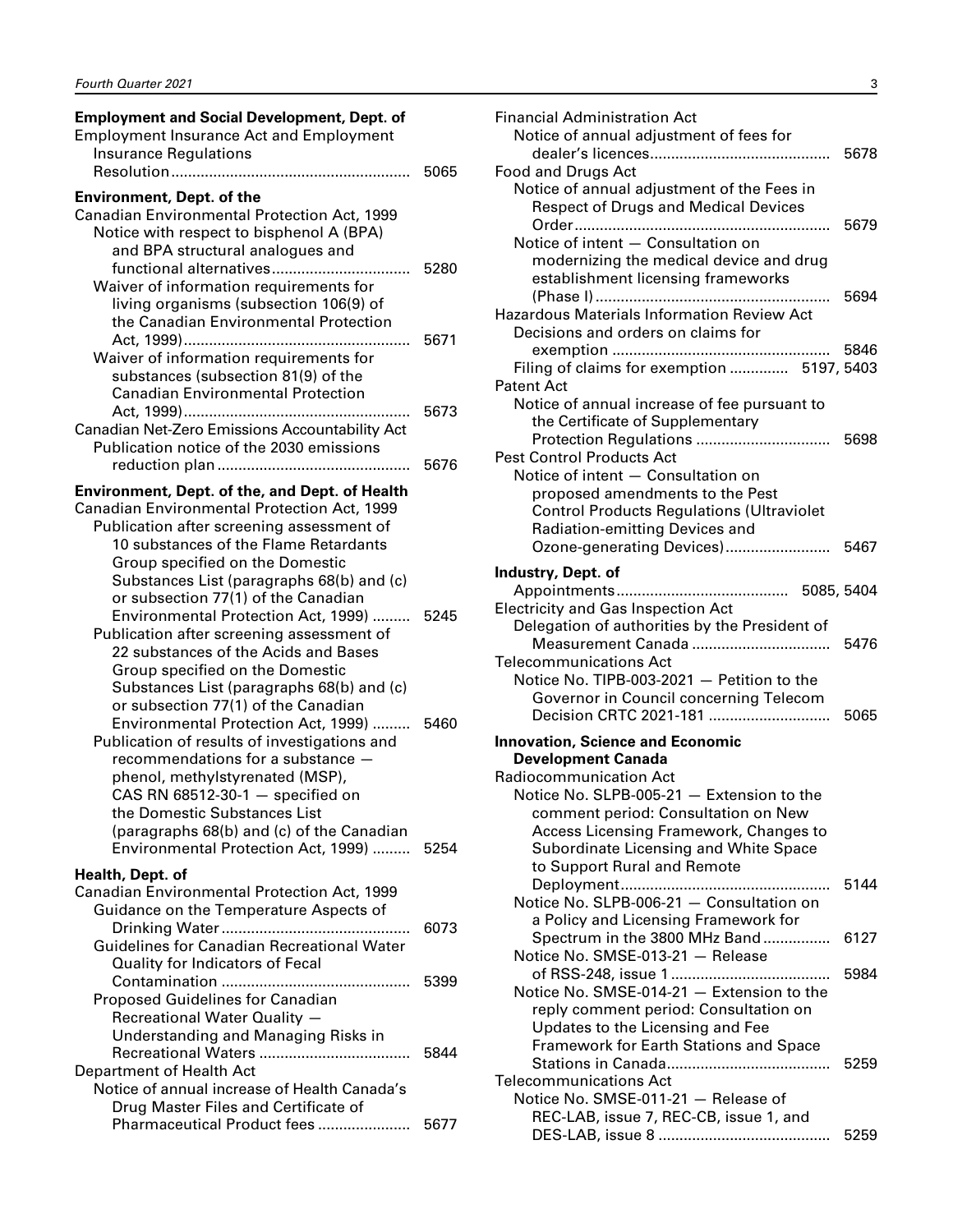<span id="page-5-0"></span>

| <b>Privy Council Office</b><br>Appointment opportunities 5376, 5448, 5480,<br>5764, 5985, 6128 |      |
|------------------------------------------------------------------------------------------------|------|
| <b>Public Safety and Emergency Preparedness,</b><br>Dept. of                                   |      |
| <b>Criminal Code</b><br>Designation as fingerprint examiner 5408                               |      |
| <b>Superintendent of Financial Institutions,</b><br>Office of the                              |      |
| Insurance Companies Act                                                                        |      |
| Definity Financial Corporation - Letters<br>patent of incorporation and order to               |      |
| commence and carry on business                                                                 | 5215 |
| Heartland Farm Mutual Inc. - Order to                                                          |      |
| commence and carry on business                                                                 | 5985 |
| Transport, Dept. of                                                                            |      |
| <b>Aeronautics Act</b><br>Interim Order Respecting Certain                                     |      |
| Requirements for Civil Aviation Due to                                                         |      |
|                                                                                                | 5087 |
| Interim Order Respecting Certain                                                               |      |
| Requirements for Civil Aviation Due to                                                         |      |
| Interim Order Respecting Certain                                                               | 5127 |
| Requirements for Civil Aviation Due to                                                         |      |
|                                                                                                | 5198 |
| Interim Order Respecting Certain                                                               |      |
| Requirements for Civil Aviation Due to                                                         | 5314 |
| Interim Order Respecting Certain                                                               |      |
| Requirements for Civil Aviation Due to                                                         | 5408 |
| Interim Order Respecting Certain                                                               |      |
| Requirements for Civil Aviation Due to                                                         |      |
|                                                                                                | 5698 |
| Interim Order Respecting Certain<br>Requirements for Civil Aviation Due to                     |      |
|                                                                                                | 5849 |
| Interim Order Respecting Certain                                                               |      |
| Requirements for Civil Aviation Due to                                                         |      |
|                                                                                                | 5889 |
| Interim Order Respecting Certain                                                               |      |
| Requirements for Civil Aviation Due to                                                         | 5937 |
| Interim Order Respecting Certain                                                               |      |
| Requirements for Civil Aviation Due to                                                         |      |
|                                                                                                | 6075 |
| Canada Shipping Act, 2001                                                                      |      |
| Exemption from the Interim Order for                                                           | 6122 |
| Interim Order No. 7 Respecting Passenger                                                       |      |
| <b>Vessel Restrictions Due to the Coronavirus</b>                                              |      |
| Disease 2019 (COVID-19)                                                                        | 5349 |
| Interim Order Respecting Certain Flooded                                                       |      |
| Areas in British Columbia, 2021                                                                | 5476 |

| Interim Order Respecting Certain Flooded     |      |
|----------------------------------------------|------|
| Areas in British Columbia, 2021, No. 2       | 5739 |
| Interim Order Respecting Vessel Restrictions |      |
| and Vaccination Requirements Due to the      |      |
| Coronavirus Disease 2019 (COVID-19)          | 5743 |
| Notice of exemption from the Collision       |      |
|                                              | 5257 |
|                                              |      |

## **MISCELLANEOUS NOTICES**

## **C**

| <b>CIBC Mortgage Corporation</b><br>Voluntary liquidation and dissolution  5770,<br>5993, 6137                                                                                                           |
|----------------------------------------------------------------------------------------------------------------------------------------------------------------------------------------------------------|
| Co-operators General Insurance Company<br>and COSECO Insurance Company<br>Letters patent of amalgamation 5071                                                                                            |
| D<br>Duo Bank of Canada<br>Reduction of stated capital 5392                                                                                                                                              |
| Е<br>Equitable Financial Life Insurance Company,<br>carrying on business in Canada as a branch<br>under the name AXA Equitable Life<br><b>Insurance Company</b><br>Assumption reinsurance agreement 5113 |
| F<br><b>First West Credit Union</b><br>Notice pursuant to the Disclosure on<br><b>Continuance Regulations (Federal</b><br>5150, 5182                                                                     |
| <b>Foresters Indemnity Company</b><br>Certificate of continuance 5770, 5993,<br>6137                                                                                                                     |
| н<br><b>HSBC Bank Canada</b><br>ı                                                                                                                                                                        |
| ICICI Bank Canada<br>Reduction of stated capital<br>5496                                                                                                                                                 |
| Ο<br>Order of United Commercial Travelers of<br>America (The)                                                                                                                                            |
| S<br>Services Hypothécaires CIBC Inc.<br>Voluntary liquidation and dissolution  5771,<br>5994, 6138<br>Société Générale (Canada Branch)<br>Application for an amended order 5159, 5191,<br>5239, 5274    |
|                                                                                                                                                                                                          |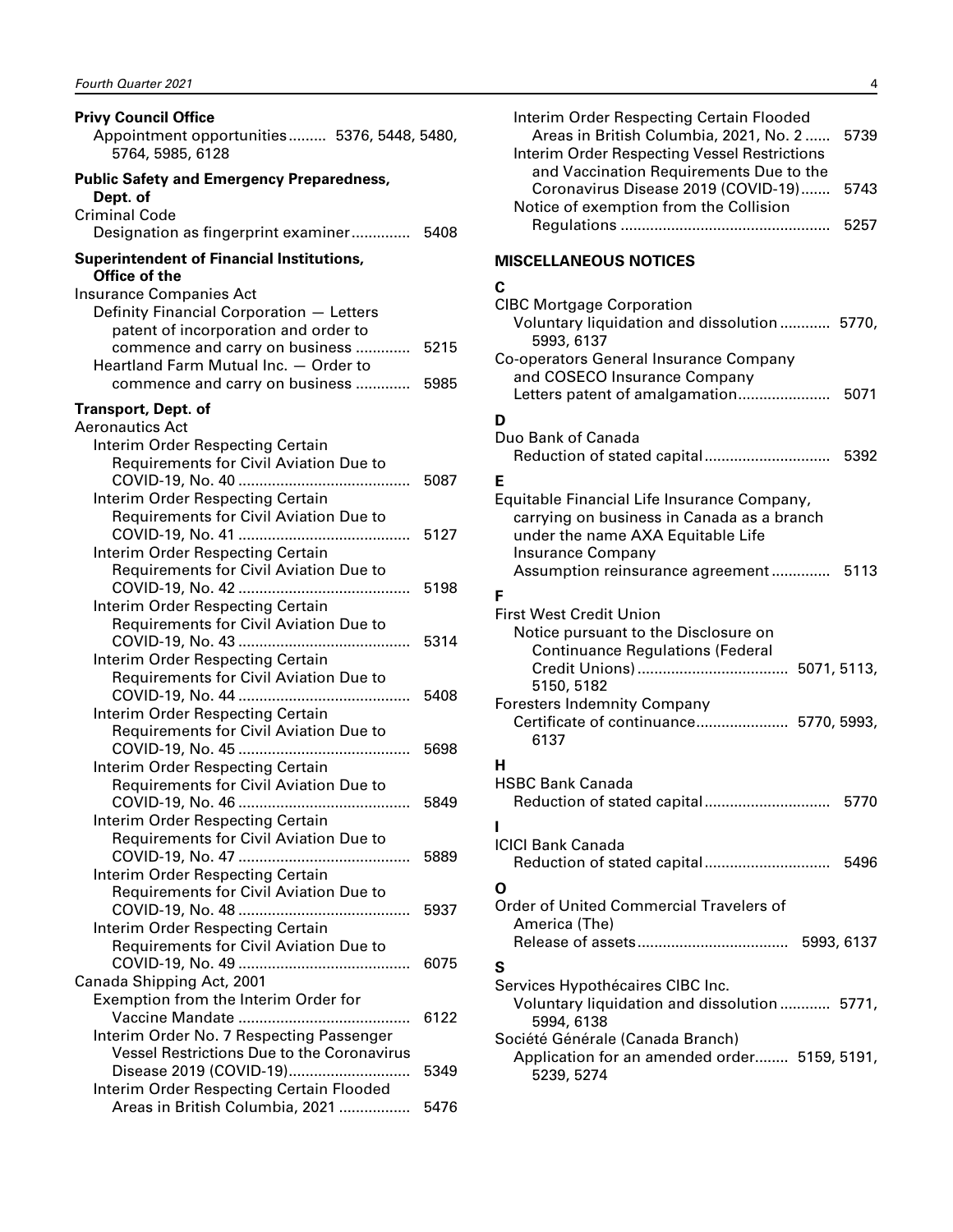## <span id="page-6-0"></span>**ORDERS IN COUNCIL**

### **Public Health Agency of Canada**

| <b>Ouarantine Act</b>                    |      |
|------------------------------------------|------|
| Minimizing the Risk of Exposure to       |      |
| COVID-19 in Canada Order (Prohibition of |      |
| Entry into Canada - Specified            |      |
|                                          | 5773 |
| Minimizing the Risk of Exposure to       |      |
| COVID-19 in Canada Order (Prohibition of |      |
| Entry into Canada from any Country Other |      |
|                                          | 5497 |
| Minimizing the Risk of Exposure to       |      |
| COVID-19 in Canada Order (Prohibition of |      |
| Entry into Canada from the United        |      |
|                                          | 5529 |
| Minimizing the Risk of Exposure to       |      |
| COVID-19 in Canada Order (Quarantine,    |      |
| Isolation and Other Obligations)         | 5560 |
|                                          |      |

## **PARLIAMENT**

## **Chief Electoral Officer, Office of the** Canada Elections Act Deregistration of registered electoral district associations.................................................. 5987 Deregistration of registered electoral district associations (*Published as Extra Vol. 155, No. 5, on Friday, October 1, 2021*) Return of members elected at the 44th general election (*Published as Extra Vol. 155, No. 6, on Monday, October 18, 2021*) (*Published as Extra Vol. 155, No. 7, on Thursday, October 21, 2021*) (*Published as Extra Vol. 155, No. 8, on Tuesday, November 2, 2021*) (*Published as Extra Vol. 155, No. 9, on Tuesday, November 23, 2021*) Electoral Boundaries Readjustment Act Statement of number of members of the House of Commons to be assigned to each of the provinces .................................. 5145 **House of Commons** Filing applications for private bills (First Session, 44th Parliament)........ 5378, 5450, 5482, 5766, 5987, 6130 **Senate**

| Royal assent |      |
|--------------|------|
|              | 5987 |

## **PROPOSED REGULATIONS**

## **Canada Deposit Insurance Corporation**

| Canada Deposit Insurance Corporation Act |      |
|------------------------------------------|------|
| By-law Amending the Canada Deposit       |      |
| Insurance Corporation Differential       |      |
|                                          | 5162 |

| Canada Deposit Insurance Corporation<br>Eligible Financial Contracts By-law                                                                                                                                                                                                                                                                                          | 5996         |
|----------------------------------------------------------------------------------------------------------------------------------------------------------------------------------------------------------------------------------------------------------------------------------------------------------------------------------------------------------------------|--------------|
| <b>Employment and Social Development, Dept. of</b><br>Apprentice Loans Act and Canada Student<br><b>Financial Assistance Act</b><br><b>Regulations Amending the Apprentice</b><br>Canada Labour Code<br>Regulations amending the Exemptions from<br>and Modifications to Hours of Work<br>Provisions Regulations and the<br><b>Administrative Monetary Penalties</b> | 6033         |
| (Canada Labour Code) Regulations<br>Canada Student Financial Assistance Act<br>Regulations Amending the Canada Student<br>Financial Assistance Regulations                                                                                                                                                                                                           | 6140<br>6001 |
| <b>Canada Student Loans Act</b><br>Regulations Amending the Canada Student                                                                                                                                                                                                                                                                                           | 6030         |
| <b>Environment, Dept. of the</b><br>Canadian Environmental Protection Act, 1999<br><b>Regulations Amending Certain Regulations</b><br>Made Under the Canadian Environmental                                                                                                                                                                                          | 6036         |
| Environment, Dept. of the, and Dept. of Health<br>Canadian Environmental Protection Act, 1999<br>Single-Use Plastics Prohibition                                                                                                                                                                                                                                     | 6177         |
| Finance, Dept. of<br>Pension Benefits Standards Act, 1985<br><b>Canada Post Corporation Pension Plan</b>                                                                                                                                                                                                                                                             | 5788         |
| <b>Transport, Dept. of</b><br>Transportation of Dangerous Goods Act, 1992<br>Regulations Amending the Transportation of<br>Dangerous Goods Regulations (Part 6 -<br>Training)                                                                                                                                                                                        | 5798         |
| <b>SUPPLEMENTS</b>                                                                                                                                                                                                                                                                                                                                                   |              |
| <b>Copyright Board</b><br>CPCC - Private Copying Tariff (2022-2024),<br>see <i>Canada Gazette</i> No. 51<br>Re:Sound Tariff 3.B - Background Music                                                                                                                                                                                                                   |              |

Concerts (2018-2024), see *Canada Gazette* No. 48

(2016-2020), see *Canada Gazette* No. 41 SOCAN Tariff 4.B – Live Performances at Concert Halls, Theatres, and Other Places of Entertainment – Classical Music

SOCAN Tariff 9 – Sports Events (2018-2023), see *Canada Gazette* No. 40

## **Environment, Dept. of the**

Notice with respect to reporting of greenhouse gases (GHGs) for 2021, see *Canada Gazette* No. 51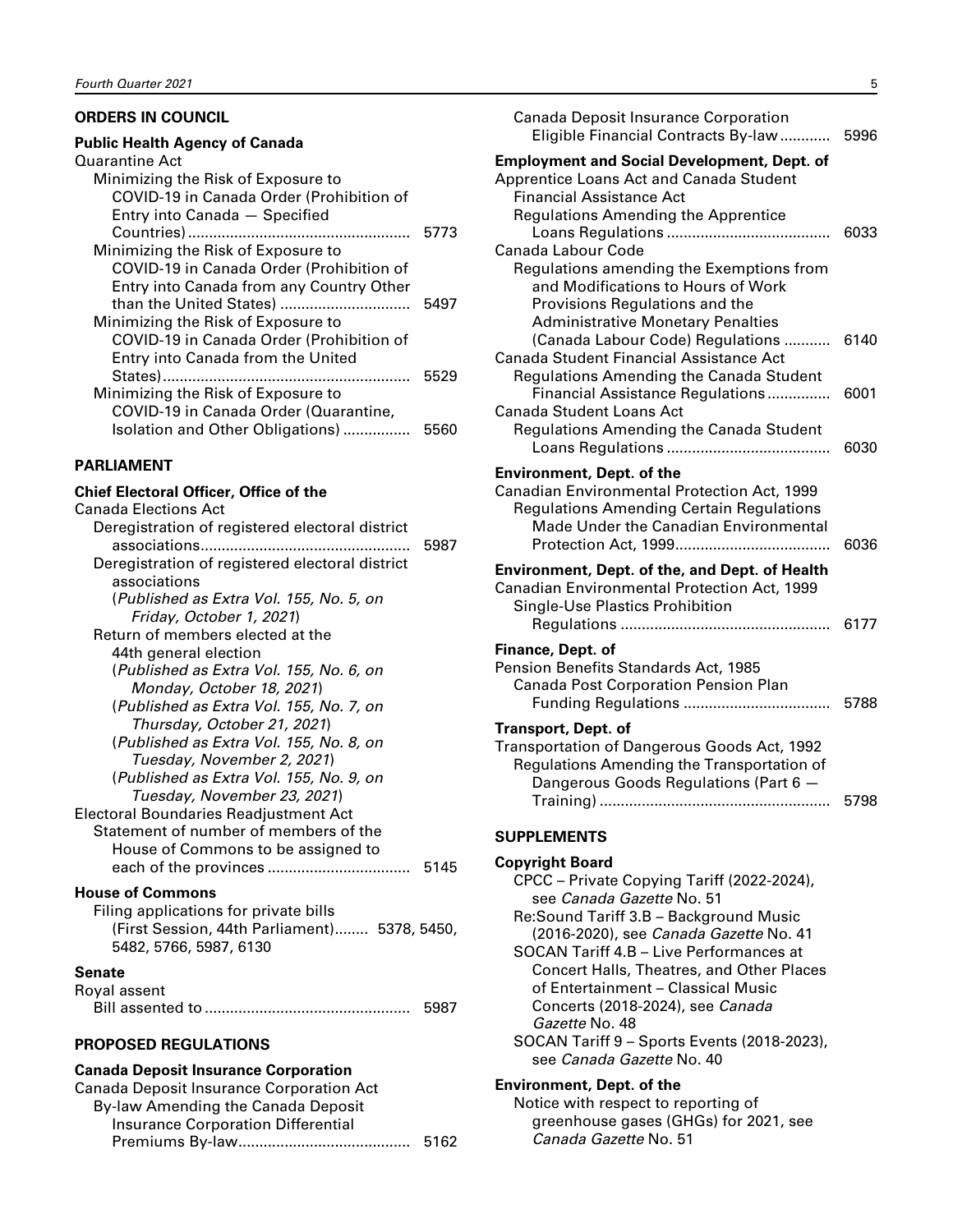## **INDEX**

<span id="page-7-0"></span>Le présent index trimestriel de la *Gazette du Canada* s'applique aux numéros 40 à 52, dont la date et les numéros de page sont indiqués ci-dessous aux fins de référence.

|    |             | Pages              |
|----|-------------|--------------------|
| 40 | 2 octobre   | 5061 à 5083        |
| 41 | 9 octobre   | 5084 à 5125        |
| 42 | 16 octobre  | 5126 à 5167        |
| 43 | 23 octobre  | 5168 à 5193        |
| 44 | 30 octobre  | 5194 à 5241        |
| 45 | 6 novembre  | 5242 à 5276        |
| 46 | 13 novembre | 5277 à 5374        |
| 47 | 20 novembre | 5375 à 5395        |
| 48 | 27 novembre | 5396 à 5458        |
| 49 | 4 décembre  | 5459 à 5665        |
| 50 | 11 décembre | 5666 à 5842        |
| 51 | 18 décembre | 5843 à 6061        |
| 52 | 25 décembre | 6062 à 6286        |
|    |             | Volume Numéro Date |

## **AVIS DIVERS**

## **B**

| Banque Duo du Canada                         |            |
|----------------------------------------------|------------|
| Réduction de capital déclaré                 | 5392       |
| <b>Banque HSBC Canada</b>                    |            |
| Réduction de capital déclaré                 | 5770       |
| Banque ICICI du Canada                       |            |
| Réduction du capital déclaré                 | 5496       |
| С                                            |            |
| Compagnie d'assurance générale               |            |
| Co-operators (La) et Compagnie               |            |
| d'assurance COSECO                           |            |
| Lettres patentes de fusion                   | 5071       |
| Е                                            |            |
| Equitable Financial Life Insurance Company,  |            |
| exerçant ses activités au Canada en tant que |            |
| succursale sous la dénomination sociale      |            |
| AXA Equitable assurance-vie                  |            |
| Convention de réassurance aux fins de prise  |            |
|                                              | 5113       |
| F                                            |            |
| <b>First West Credit Union</b>               |            |
| Avis en vertu du Règlement sur la            |            |
| communication en cas de prorogation          |            |
| (coopératives de crédit fédérales) 5071,     |            |
| 5113, 5150, 5182                             |            |
| <b>Foresters Indemnity Company</b>           |            |
| Certificat de prorogation 5770, 5993, 6137   |            |
| ი                                            |            |
| Order of United Commercial Travelers of      |            |
| America (The)                                |            |
|                                              | 5993, 6137 |

## **S**

| Services Hypothécaires CIBC Inc.                                                   |      |
|------------------------------------------------------------------------------------|------|
| Liquidation et dissolution volontaires 5771,                                       |      |
| 5994, 6138                                                                         |      |
| Société d'Hypothèques CIBC (La)                                                    |      |
| Liquidation et dissolution volontaires 5770,<br>5993, 6137                         |      |
| Société Générale (Succursale Canada)                                               |      |
| Demande pour un arrêté modifié  5159, 5191,                                        |      |
| 5239, 5274                                                                         |      |
|                                                                                    |      |
| <b>AVIS DU GOUVERNEMENT</b>                                                        |      |
| <b>Banque du Canada</b>                                                            |      |
| <b>Bilans</b>                                                                      |      |
| État de la situation financière au                                                 |      |
|                                                                                    | 5062 |
|                                                                                    | 5278 |
|                                                                                    | 5397 |
| Citoyenneté et de l'Immigration, min. de la                                        |      |
| Loi sur l'immigration et la protection des                                         |      |
| réfugiés                                                                           |      |
| Instructions ministérielles sur le traitement                                      |      |
| des demandes de visa de résident                                                   |      |
| permanent présentées par les parents ou<br>grands-parents d'un répondant, au titre |      |
| de la catégorie du regroupement familial,                                          |      |
| et sur le traitement des demandes de                                               |      |
| parrainage présentées relativement à ces                                           |      |
|                                                                                    |      |
|                                                                                    | 6065 |
|                                                                                    |      |
| Conseil privé, Bureau du                                                           |      |
| Possibilités de nominations  5376, 5448, 5480,                                     |      |
| 5764, 5985, 6128                                                                   |      |
| Emploi et du Développement social, min. de l'                                      |      |
| Loi sur l'assurance-emploi et Règlement sur                                        |      |
| l'assurance-emploi                                                                 |      |
|                                                                                    | 5065 |
| Environnement, min. de l'                                                          |      |
| Loi canadienne sur la protection de                                                |      |
| l'environnement (1999)                                                             |      |
| Avis concernant le bisphénol A (BPA) et                                            |      |
| les analogues structuraux et les                                                   |      |
| substances fonctionnelles de                                                       |      |
| remplacement du BPA                                                                | 5280 |
| Exemption à l'obligation de fournir des                                            |      |
| renseignements concernant les<br>organismes vivants [paragraphe 106(9)             |      |
| de la Loi canadienne sur la protection de                                          |      |
| l'environnement (1999)]                                                            | 5671 |
| Exemption à l'obligation de fournir des                                            |      |
| renseignements concernant les                                                      |      |
| substances [paragraphe 81(9) de la                                                 |      |
| Loi canadienne sur la protection de<br>l'environnement (1999)]                     | 5673 |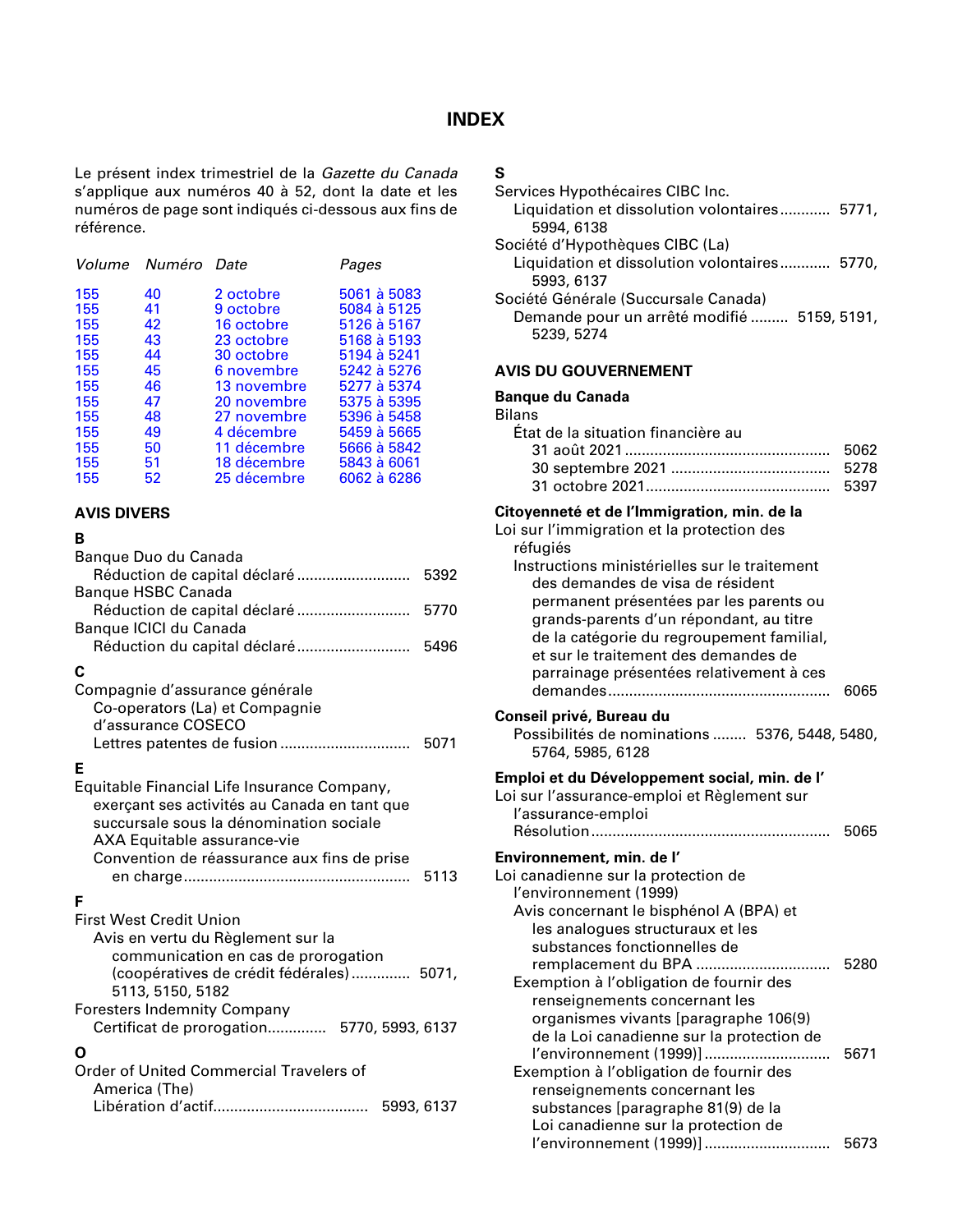| Loi sur la responsabilité en matière de<br>carboneutralité<br>Avis de publication du plan de réduction des                                                                                                                                           |      |
|------------------------------------------------------------------------------------------------------------------------------------------------------------------------------------------------------------------------------------------------------|------|
|                                                                                                                                                                                                                                                      | 5676 |
| Environnement, min. de l', et min. de la Santé<br>Loi canadienne sur la protection de<br>l'environnement (1999)                                                                                                                                      |      |
| Publication après évaluation préalable de<br>10 substances du groupe des substances<br>ignifuges inscrites sur la Liste intérieure<br>[alinéas 68b) et c) ou paragraphe 77(1)                                                                        |      |
| de la Loi canadienne sur la protection de<br>l'environnement (1999)]<br>Publication après évaluation préalable de<br>22 substances du groupe des acides et<br>des bases inscrites sur la Liste intérieure<br>[alinéas 68b) et c) ou paragraphe 77(1) | 5245 |
| de la Loi canadienne sur la protection de<br>l'environnement (1999)]<br>Publication des résultats des enquêtes et des                                                                                                                                | 5460 |
| recommandations sur une substance -<br>phénols ayant réagi avec du méthylstyrène<br>(PMS), NE CAS 68512-30-1 - inscrite sur<br>la Liste intérieure [alinéas 68b) et c) de la<br>Loi canadienne sur la protection de                                  |      |
| l'environnement (1999)]                                                                                                                                                                                                                              | 5254 |
| Industrie, min. de l'                                                                                                                                                                                                                                |      |
| Loi sur l'inspection de l'électricité et du gaz<br>Délégation de pouvoirs par la présidente de                                                                                                                                                       |      |
| Loi sur les télécommunications<br>Avis nº TIPB-003-2021 - Pétition présentée<br>au gouverneur en conseil concernant la                                                                                                                               | 5476 |
| décision de télécom CRTC 2021-181                                                                                                                                                                                                                    | 5065 |
| <b>Innovation, Sciences et Développement</b>                                                                                                                                                                                                         |      |
| économique Canada<br>Loi sur la radiocommunication                                                                                                                                                                                                   |      |
| Avis nº SLPB-005-21 - Prolongation de la                                                                                                                                                                                                             |      |
| période de réception des commentaires :<br>Consultation sur un nouveau cadre de                                                                                                                                                                      |      |
| délivrance des licences d'accès et sur les<br>changements régissant la subordination<br>des licences et les systèmes d'espaces<br>blancs pour soutenir le déploiement dans                                                                           |      |
| les régions rurales et éloignées<br>Avis nº SLPB-006-21 - Consultation sur un<br>cadre politique et de délivrance de<br>licences concernant le spectre de la                                                                                         | 5144 |
| Avis nº SMSE-013-21 - Publication                                                                                                                                                                                                                    | 6127 |
| du CNR-248, 1 <sup>re</sup> édition                                                                                                                                                                                                                  | 5984 |

| Santé, min. de la<br>Loi canadienne sur la protection de<br>l'environnement (1999)<br>Document de conseils sur les aspects liés à<br>la température de l'eau potable<br>6073<br>Projet de Recommandations au sujet de la<br>qualité des eaux utilisées à des fins<br>récréatives au Canada - Comprendre et<br>gérer les risques dans les eaux<br>5844<br>Recommandations au sujet de la qualité des<br>eaux utilisées à des fins récréatives au<br>Canada - Indicateurs de contamination<br>5399<br>Loi sur la gestion des finances publiques<br>Avis d'ajustement annuel sur les prix à payer<br>à l'égard des licences de distributeur<br>Loi sur le contrôle des renseignements relatifs<br>aux matières dangereuses<br>Décisions et ordres relatifs aux demandes<br>Dépôt des demandes de dérogation  5197, 5403<br>Loi sur le ministère de la Santé<br>Avis d'augmentation annuelle des prix à<br>payer à l'égard des fiches maîtresses des<br>médicaments et des certificats de produits<br>pharmaceutiques de Santé Canada<br>5677<br>Loi sur les aliments et drogues<br>Avis d'ajustement annuel de l'Arrêté sur les<br>prix à payer à l'égard des drogues et<br>Avis d'intention - Consultation sur la<br>modernisation des cadres d'octroi de<br>licence d'établissement d'instruments<br>médicaux et de produits<br>pharmaceutiques (Phase I)<br>Loi sur les brevets<br>Avis de majoration annuelle sur le prix à<br>payer à l'égard du Règlement sur les<br>certificats de protection | Avis nº SMSE-014-21 $-$ Prolongation de la<br>période de réception des réponses aux<br>commentaires : Consultation sur la mise à<br>jour du cadre de délivrance des licences<br>et des droits pour les stations terriennes<br>et les stations spatiales au Canada<br>Loi sur les télécommunications<br>Avis nº SMSE-011-21 - Publication des<br>documents REC-LAB, 7 <sup>e</sup> édition, REC-OC,<br>1 <sup>re</sup> édition, et DES-LAB, 8 <sup>e</sup> édition | 5259<br>5259 |
|---------------------------------------------------------------------------------------------------------------------------------------------------------------------------------------------------------------------------------------------------------------------------------------------------------------------------------------------------------------------------------------------------------------------------------------------------------------------------------------------------------------------------------------------------------------------------------------------------------------------------------------------------------------------------------------------------------------------------------------------------------------------------------------------------------------------------------------------------------------------------------------------------------------------------------------------------------------------------------------------------------------------------------------------------------------------------------------------------------------------------------------------------------------------------------------------------------------------------------------------------------------------------------------------------------------------------------------------------------------------------------------------------------------------------------------------------------------------------------------------------|-------------------------------------------------------------------------------------------------------------------------------------------------------------------------------------------------------------------------------------------------------------------------------------------------------------------------------------------------------------------------------------------------------------------------------------------------------------------|--------------|
|                                                                                                                                                                                                                                                                                                                                                                                                                                                                                                                                                                                                                                                                                                                                                                                                                                                                                                                                                                                                                                                                                                                                                                                                                                                                                                                                                                                                                                                                                                   |                                                                                                                                                                                                                                                                                                                                                                                                                                                                   |              |
|                                                                                                                                                                                                                                                                                                                                                                                                                                                                                                                                                                                                                                                                                                                                                                                                                                                                                                                                                                                                                                                                                                                                                                                                                                                                                                                                                                                                                                                                                                   |                                                                                                                                                                                                                                                                                                                                                                                                                                                                   |              |
|                                                                                                                                                                                                                                                                                                                                                                                                                                                                                                                                                                                                                                                                                                                                                                                                                                                                                                                                                                                                                                                                                                                                                                                                                                                                                                                                                                                                                                                                                                   |                                                                                                                                                                                                                                                                                                                                                                                                                                                                   |              |
|                                                                                                                                                                                                                                                                                                                                                                                                                                                                                                                                                                                                                                                                                                                                                                                                                                                                                                                                                                                                                                                                                                                                                                                                                                                                                                                                                                                                                                                                                                   |                                                                                                                                                                                                                                                                                                                                                                                                                                                                   |              |
|                                                                                                                                                                                                                                                                                                                                                                                                                                                                                                                                                                                                                                                                                                                                                                                                                                                                                                                                                                                                                                                                                                                                                                                                                                                                                                                                                                                                                                                                                                   |                                                                                                                                                                                                                                                                                                                                                                                                                                                                   | 5678         |
|                                                                                                                                                                                                                                                                                                                                                                                                                                                                                                                                                                                                                                                                                                                                                                                                                                                                                                                                                                                                                                                                                                                                                                                                                                                                                                                                                                                                                                                                                                   |                                                                                                                                                                                                                                                                                                                                                                                                                                                                   | 5846         |
|                                                                                                                                                                                                                                                                                                                                                                                                                                                                                                                                                                                                                                                                                                                                                                                                                                                                                                                                                                                                                                                                                                                                                                                                                                                                                                                                                                                                                                                                                                   |                                                                                                                                                                                                                                                                                                                                                                                                                                                                   |              |
|                                                                                                                                                                                                                                                                                                                                                                                                                                                                                                                                                                                                                                                                                                                                                                                                                                                                                                                                                                                                                                                                                                                                                                                                                                                                                                                                                                                                                                                                                                   |                                                                                                                                                                                                                                                                                                                                                                                                                                                                   | 5679         |
|                                                                                                                                                                                                                                                                                                                                                                                                                                                                                                                                                                                                                                                                                                                                                                                                                                                                                                                                                                                                                                                                                                                                                                                                                                                                                                                                                                                                                                                                                                   |                                                                                                                                                                                                                                                                                                                                                                                                                                                                   | 5694         |
|                                                                                                                                                                                                                                                                                                                                                                                                                                                                                                                                                                                                                                                                                                                                                                                                                                                                                                                                                                                                                                                                                                                                                                                                                                                                                                                                                                                                                                                                                                   |                                                                                                                                                                                                                                                                                                                                                                                                                                                                   | 5698         |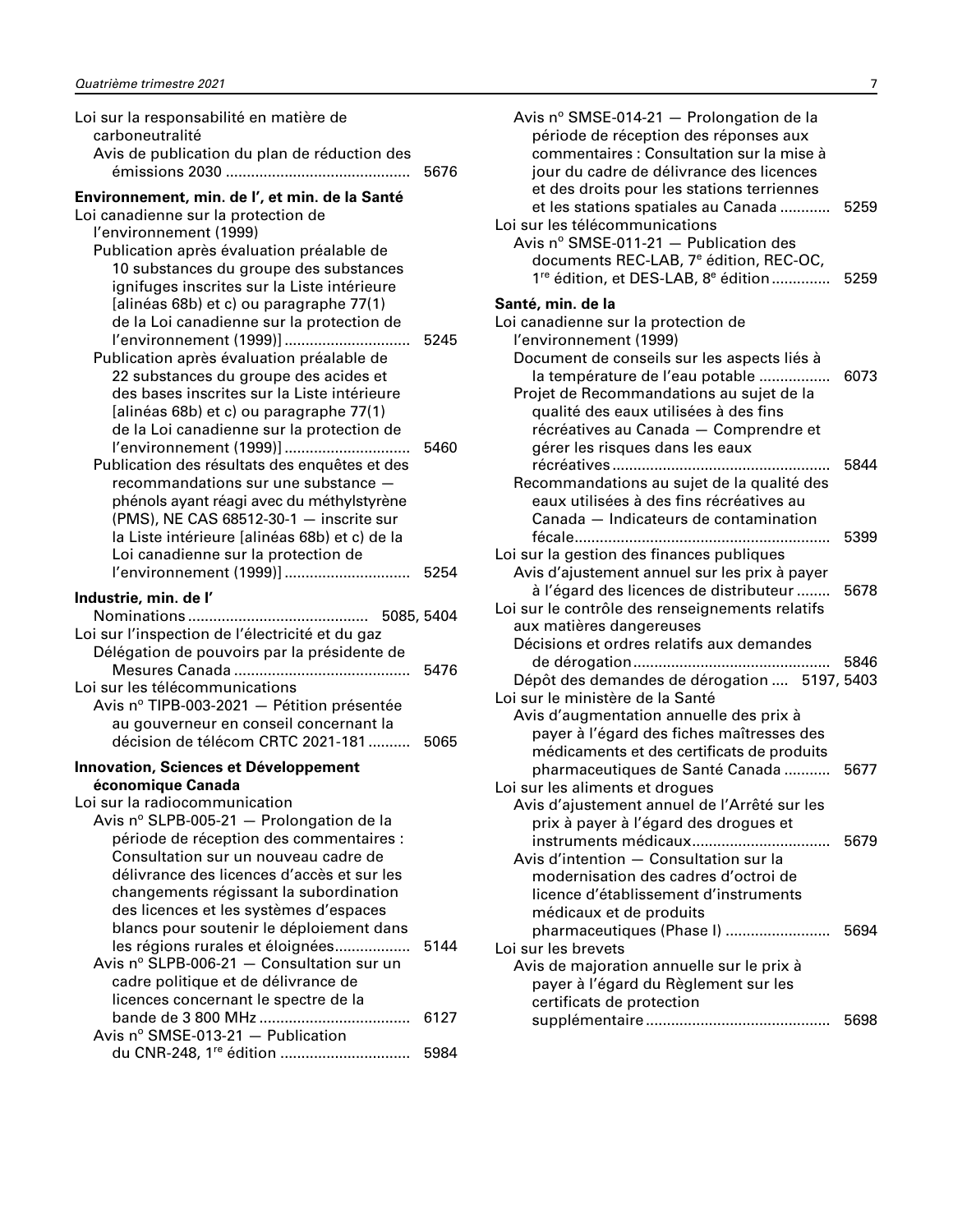<span id="page-9-0"></span>

| Loi sur les produits antiparasitaires<br>Avis d'intention - Consultation sur les<br>modifications proposées au Règlement<br>sur les produits antiparasitaires<br>(dispositifs à rayonnement ultraviolet et | 5467 |
|------------------------------------------------------------------------------------------------------------------------------------------------------------------------------------------------------------|------|
| Sécurité publique et de la Protection civile,                                                                                                                                                              |      |
| min. de la                                                                                                                                                                                                 |      |
| Code criminel                                                                                                                                                                                              |      |
| Désignation à titre de préposé aux                                                                                                                                                                         |      |
|                                                                                                                                                                                                            |      |
| <b>Surintendant des institutions</b><br>financières, Bureau du                                                                                                                                             |      |
| Loi sur les sociétés d'assurances                                                                                                                                                                          |      |
| Heartland Farm Mutual Inc. - Ordonnance                                                                                                                                                                    |      |
| autorisant une société à fonctionner                                                                                                                                                                       | 5985 |
| Société financière Definity - Lettres                                                                                                                                                                      |      |
| patentes de constitution et autorisation                                                                                                                                                                   |      |
|                                                                                                                                                                                                            | 5215 |
| Transports, min. des                                                                                                                                                                                       |      |
| Loi de 2001 sur la marine marchande du                                                                                                                                                                     |      |
| Canada                                                                                                                                                                                                     |      |
| Arrêté d'urgence de 2021 visant des zones                                                                                                                                                                  |      |
| inondées en Colombie-Britannique                                                                                                                                                                           | 5476 |
| Arrêté d'urgence imposant certaines                                                                                                                                                                        |      |
| restrictions aux bâtiments et certaines                                                                                                                                                                    |      |
| exigences de vaccination en raison de la                                                                                                                                                                   |      |
| maladie à coronavirus 2019 (COVID-19)                                                                                                                                                                      | 5743 |
| Arrêté d'urgence nº 2 de 2021                                                                                                                                                                              |      |
| visant des zones inondées en                                                                                                                                                                               |      |
| Colombie-Britannique                                                                                                                                                                                       | 5739 |
| Arrêté d'urgence nº 7 imposant certaines                                                                                                                                                                   |      |
| restrictions aux bâtiments à passagers en                                                                                                                                                                  |      |
| raison de la maladie à coronavirus 2019                                                                                                                                                                    |      |
|                                                                                                                                                                                                            | 5349 |
| Avis de dispense du Règlement sur les                                                                                                                                                                      |      |
|                                                                                                                                                                                                            | 5257 |
| Dispense de l'Arrêté d'urgence pour                                                                                                                                                                        |      |
| l'obligation de vaccination 6122                                                                                                                                                                           |      |
| Loi sur l'aéronautique                                                                                                                                                                                     |      |
| Arrêté d'urgence nº 40 visant certaines<br>exigences relatives à l'aviation civile en                                                                                                                      |      |
| raison de la COVID-19                                                                                                                                                                                      | 5087 |
| Arrêté d'urgence nº 41 visant certaines                                                                                                                                                                    |      |
| exigences relatives à l'aviation civile en                                                                                                                                                                 |      |
| raison de la COVID-19                                                                                                                                                                                      | 5127 |
| Arrêté d'urgence nº 42 visant certaines                                                                                                                                                                    |      |
| exigences relatives à l'aviation civile en                                                                                                                                                                 |      |
| raison de la COVID-19                                                                                                                                                                                      | 5198 |
| Arrêté d'urgence nº 43 visant certaines                                                                                                                                                                    |      |
| exigences relatives à l'aviation civile en                                                                                                                                                                 |      |
| raison de la COVID-19                                                                                                                                                                                      | 5314 |
| Arrêté d'urgence nº 44 visant certaines                                                                                                                                                                    |      |
| exigences relatives à l'aviation civile en                                                                                                                                                                 |      |
| raison de la COVID-19                                                                                                                                                                                      | 5408 |
|                                                                                                                                                                                                            |      |

| Arrêté d'urgence nº 45 visant certaines<br>exigences relatives à l'aviation civile en                                                   | 5698 |
|-----------------------------------------------------------------------------------------------------------------------------------------|------|
| Arrêté d'urgence nº 46 visant certaines<br>exigences relatives à l'aviation civile en                                                   |      |
| raison de la COVID-19<br>Arrêté d'urgence nº 47 visant certaines<br>exigences relatives à l'aviation civile en                          | 5849 |
| raison de la COVID-19<br>Arrêté d'urgence nº 48 visant certaines<br>exigences relatives à l'aviation civile en                          | 5889 |
| raison de la COVID-19<br>Arrêté d'urgence nº 49 visant certaines                                                                        | 5937 |
| exigences relatives à l'aviation civile en                                                                                              | 6075 |
| <b>COMMISSIONS</b>                                                                                                                      |      |
| Agence des services frontaliers du Canada<br>Loi sur les mesures spéciales d'importation<br>Certaines fournitures tubulaires pour puits |      |
|                                                                                                                                         | 5105 |
| Châssis porte-conteneur - Décisions<br>Fournitures tubulaires pour puits de                                                             | 5217 |
| 5262                                                                                                                                    |      |
| Petits transformateurs de puissance -                                                                                                   | 5483 |
| Agence du revenu du Canada                                                                                                              |      |
| Loi de l'impôt sur le revenu                                                                                                            |      |
| Révocation de l'enregistrement<br>d'organismes de bienfaisance 5067, 5263,<br>5381, 5485, 5767                                          |      |

Révocation de l'enregistrement d'un

**Commission de la fonction publique** Loi sur l'emploi dans la fonction publique

Permission accordée (Bouchard,

**Agence Parcs Canada** Loi sur les espèces en péril

organisme de bienfaisance (*Erratum*)........ 5990

parc national des Prairies du Canada ........ 5232

Permission accordée (Blaylock, Monica)........ 5454 Permission accordée (Bock, Jean-Manuel).... 5172 Permission accordée (Bois, Anik) ................... 5172 Permission accordée (Boisclair, Daniel)......... 5454

Michael)........................................................ 5173 Permission accordée (Bolduc, Hugues).......... 5369

Alexandre).................................................... 5388 Permission accordée (Bourassa, Mikhael)..... 5173 Permission accordée (Brake, Mitch)............... 5454

Description de l'habitat essentiel du chien de prairie (Cynomys ludovicianus) dans le

Permission accordée (Bola, Makhan Singh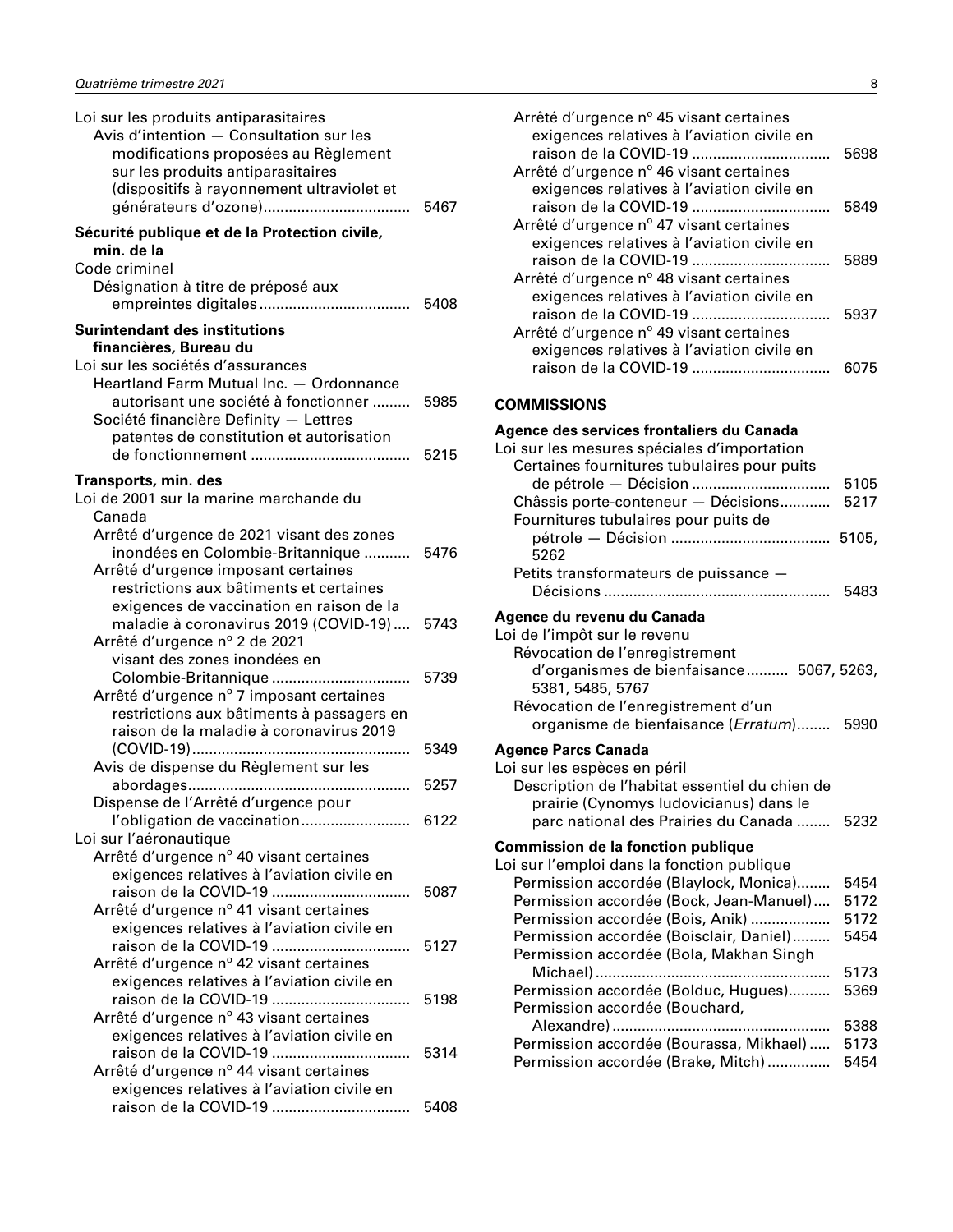Permission accordée (Bushiri, Kikunda Ladislas)........................................................ 5389 Permission accordée (Campin, Benjamin)..... 5389 Permission accordée (Chafe, Robert John).... 5174 Permission accordée (Cherifi, Si El Hocine)... 5369 Permission accordée (Clouâtre, Karine)......... 5455 Permission accordée (Cormier, Susan).......... 5455 Permission accordée (Curteanu, Jocelyn Marie)............................................................ 5174 Permission accordée (D'Amour, Nancy)........ 5233 Permission accordée (Davis, Kirsten)............. 5174 Permission accordée (De Bellefeuille, Jean-Nicolas) ............................................... 5233 Permission accordée (Dearing, Della) ............ 6135 Permission accordée (Demoss, Della Ann).... 5175 Permission accordée (Evans, Sarah Denise)... 5234 Permission accordée (Fahlman, Rachel)........ 5234 Permission accordée (Ferland, Sylvain)......... 5175 Permission accordée (Ferracuti, Stephanie)... 5235 Permission accordée (Fortier, Jennie)............ 5235 Permission accordée (Gagnon, Donald)......... 5389 Permission accordée (Gagnon, Teresa) ......... 5390 Permission accordée (Gariépy, Benoît).......... 5236 Permission accordée (Guilbeault, Julie)......... 5176 Permission accordée (Hogan, David) ............. 5176 Permission accordée (Isabelle, Nicole)........... 5177 Permission accordée (Johnson, Michael)...... 6135 Permission accordée (Leduc, Marie-Andrée)... 5177 Permission accordée (Louis-Seize, Marc) ...... 5177 Permission accordée (Major, Anthony Philip)............................................................ 5178 Permission accordée (Maltais, Derik)............. 5236 Permission accordée (Mongeau, Johanne) ... 5178 Permission accordée (Nadeau, Pierre)........... 5236 Permission accordée (Nelson, Duwanna)...... 5370 Permission accordée (Pelletier, Christine) ..... 5237 Permission accordée (Perreault, Cassandra).................................................... 5390 Permission accordée (Perreault, Guylaine).... 5179 Permission accordée (Richard, Didier)........... 5370 Permission accordée (Richard, Simon).......... 5179 Permission accordée (Robidoux, Marc) ......... 6135 Permission accordée (Roy, Colette)................ 5180 Permission accordée (Roy-Tremblay, Karine) .......................................................... 5180 Permission accordée (Senghor, Annick Merry)............................................... 5237 Permission accordée (Small, Lauren)............. 5180 Permission accordée (Tremblay, Tony).......... 5181 Permission accordée (Trottier, Stéphane)...... 5391 Permission accordée (Trudel, Jocelyn).......... 5456 Permission accordée (Wakeling, Tara)........... 5371 Permission accordée (Wheeler, Barry)........... 5371 Permission accordée (Wilson, Cybèle)........... 5371 Permission et congé accordés (Alexander, Jessica Edith) ............................................... 5453 Permission et congé accordés (Felian, Melissa) ........................................................ 5366

| Permission et congé accordés<br>(Gnocchini-Messier, Simon)                     | 5367         |
|--------------------------------------------------------------------------------|--------------|
| Permission et congé accordés                                                   |              |
| Permission et congé accordés                                                   | 5367         |
|                                                                                | 5368         |
| Permission et congé accordés                                                   |              |
|                                                                                | 5368         |
| <b>Commission mixte internationale</b><br>Traité des eaux limitrophes de 1909  |              |
| Audience publique sur le rapport du GEIRS                                      |              |
| sur la gestion de l'approvisionnement en                                       |              |
| eau et la lutte contre les inondations dans                                    |              |
| le bassin de la rivière Souris                                                 | 5147         |
| Conseil de la radiodiffusion et des                                            |              |
| télécommunications canadiennes                                                 |              |
| Avis aux intéressés<br>5111, 5146, 5171,<br>5231, 5365, 5387, 5451, 5494, 5990 |              |
|                                                                                |              |
|                                                                                |              |
| 5232, 5388, 5452, 5495, 5991<br>Décisions administratives 5452, 5495, 5991     |              |
| Demandes de la partie 1 5112, 5171, 5232,                                      |              |
| 5451, 5495, 5990                                                               |              |
|                                                                                | 5366         |
| Office des transports du Canada                                                |              |
| Loi sur les transports au Canada                                               |              |
| Montant maximal rajusté des frais de                                           |              |
| transport de marchandises<br>Prix d'interconnexion réglementés                 | 5453         |
|                                                                                | 5273         |
| Prix d'interconnexion réglementés                                              |              |
|                                                                                | 6134         |
| Régie de l'énergie du Canada                                                   |              |
| Demandes visant l'exportation d'électricité aux<br>États-Unis                  |              |
| Énergie Evolugen Marketing Inc.                                                | 5218         |
|                                                                                | 5219         |
| Tidal Energy Marketing (U.S.) L.L.C.                                           | 5221         |
| Demandes visant l'exportation d'électricité aux                                |              |
| États-Unis à titre de service frontalier                                       |              |
| Canadian Transit Company (The)<br>Corporation de commercialisation d'énergie   | 5222         |
| du Nouveau-Brunswick                                                           | 5484         |
| Tribunal canadien du commerce extérieur                                        |              |
| Appels                                                                         |              |
|                                                                                | 5068         |
|                                                                                | 5223         |
|                                                                                | 5271         |
|                                                                                | 5365<br>5768 |
| Conclusions                                                                    |              |
| Certains sièges rembourrés pour usage                                          |              |
|                                                                                | 5230         |
|                                                                                |              |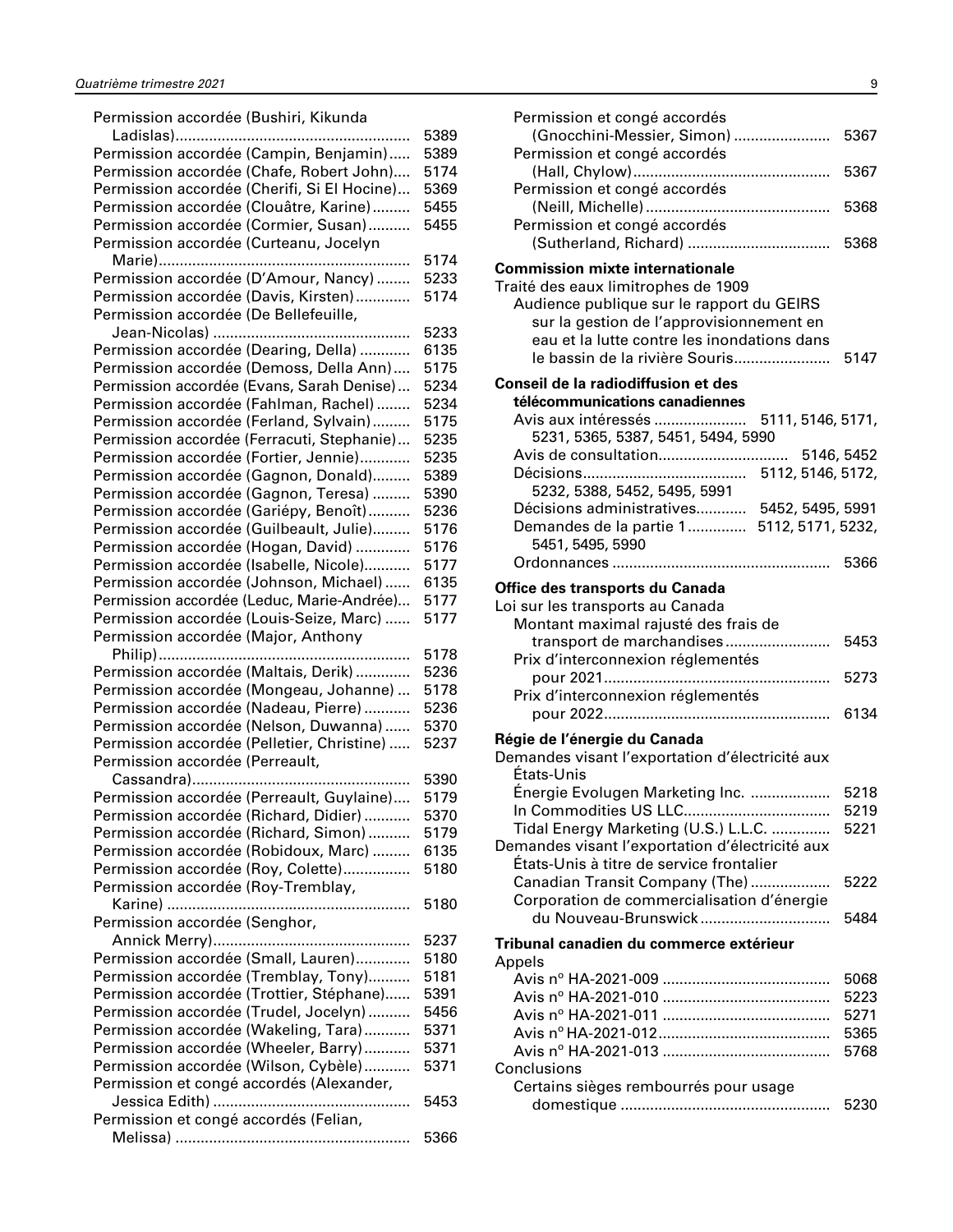<span id="page-11-0"></span>

| Décisions                                     |      |
|-----------------------------------------------|------|
|                                               | 5385 |
| Dispositifs TAD d'entrée-sortie et            |      |
|                                               | 5227 |
| Équipement de type divers à bord des          |      |
| navires - réparation, révision,               |      |
| modification, entretien et calibrage          | 6131 |
| Équipement et instruments de laboratoire      | 5769 |
| Fournitures tubulaires pour puits de          |      |
|                                               | 5107 |
|                                               | 5107 |
| Enquêtes                                      |      |
|                                               | 5170 |
| Services de communications, de                |      |
| photographie, de cartographie,                |      |
| d'impression et de publication                | 5069 |
| Services de contrôle de la qualité, d'essai,  |      |
| d'inspection et services de représentation    |      |
|                                               | 5231 |
| Services de contrôle des animaux              | 5170 |
| Services de vérifications internes            | 5111 |
| Expiration des conclusions (projet pilote -   |      |
| Service électronique du greffe)               |      |
|                                               |      |
|                                               | 5228 |
| Ouverture d'enquêtes (projet pilote - Service |      |
| électronique du greffe)                       |      |
| Certains châssis porte-conteneurs 5225        |      |
| Fournitures tubulaires pour puits             |      |
|                                               |      |
| Réexamen relatif à l'expiration des           |      |
| conclusions (projet pilote - Service          |      |
| électronique du greffe)                       |      |
|                                               | 6131 |
| Tubes de canalisation soudés à gros           |      |
| diamètre en acier au carbone et en acier      |      |
|                                               | 5108 |
| Réexamen relatif à l'expiration des           |      |
| ordonnances (projet pilote - Service          |      |
| électronique du greffe)                       |      |
| Raccords de tuyauterie en cuivre              | 5385 |
| Tribunal de la concurrence                    |      |
| Loi sur la concurrence                        |      |

### Loi sur la concurrence Demande d'ordonnance .................................. 5991

## **DÉCRETS**

## **Agence de la santé publique du Canada**

| Loi sur la mise en quarantaine          |      |
|-----------------------------------------|------|
| Décret visant la réduction du risque    |      |
| d'exposition à la COVID-19 au Canada    |      |
| (interdiction d'entrée au Canada - pays |      |
|                                         | 5773 |
| Décret visant la réduction du risque    |      |
| d'exposition à la COVID-19 au Canada    |      |
| (interdiction d'entrée au Canada en     |      |
| provenance d'un pays autre que les      |      |
|                                         |      |
|                                         |      |

| Décret visant la réduction du risque<br>d'exposition à la COVID-19 au Canada<br>(interdiction d'entrée au Canada en<br>Décret visant la réduction du risque<br>d'exposition à la COVID-19 au Canada<br>(quarantaine, isolement et autres                                                                   | 5560 |
|------------------------------------------------------------------------------------------------------------------------------------------------------------------------------------------------------------------------------------------------------------------------------------------------------------|------|
| <b>PARLEMENT</b>                                                                                                                                                                                                                                                                                           |      |
| <b>Chambre des communes</b><br>Demandes introductives de projets de<br>loi d'intérêt privé (Première session,<br>5482, 5766, 5987, 6130                                                                                                                                                                    |      |
| Directeur général des élections, Bureau du<br>Loi électorale du Canada                                                                                                                                                                                                                                     |      |
| Radiation d'associations de circonscription<br>Radiation d'associations de circonscription<br>enregistrées                                                                                                                                                                                                 | 5987 |
| (Publié dans l'édition spéciale vol. 155,<br>nº 5, le vendredi 1 <sup>er</sup> octobre 2021)<br>Rapport de députées et députés élus à la<br>44 <sup>e</sup> élection générale<br>(Publié dans l'édition spéciale vol. 155,<br>nº 6, le lundi 18 octobre 2021)<br>(Publié dans l'édition spéciale vol. 155, |      |
| nº 7, le jeudi 21 octobre 2021)<br>(Publié dans l'édition spéciale vol. 155,<br>nº 8, le mardi 2 novembre 2021)<br>(Publié dans l'édition spéciale vol. 155,<br>nº 9, le mardi 23 novembre 2021)<br>Loi sur la révision des limites des<br>circonscriptions électorales                                    |      |
| État indiquant le nombre de députés à la<br>Chambre des communes à assigner à                                                                                                                                                                                                                              | 5145 |
| Sénat<br>Sanction royale                                                                                                                                                                                                                                                                                   |      |
|                                                                                                                                                                                                                                                                                                            | 5987 |

## **RÈGLEMENTS PROJETÉS**

| Emploi et du Développement social, min. de l'    |      |
|--------------------------------------------------|------|
| Code canadien du travail                         |      |
| Règlement modifiant le Règlement                 |      |
| d'exemption et d'adaptation de certaines         |      |
| dispositions sur la durée du travail et le       |      |
| Règlement sur les sanctions                      |      |
| administratives pécuniaires (Code                |      |
|                                                  | 6140 |
| Loi fédérale sur l'aide financière aux étudiants |      |
| Règlement modifiant le Règlement fédéral         |      |
| sur l'aide financière aux étudiants              |      |
|                                                  |      |